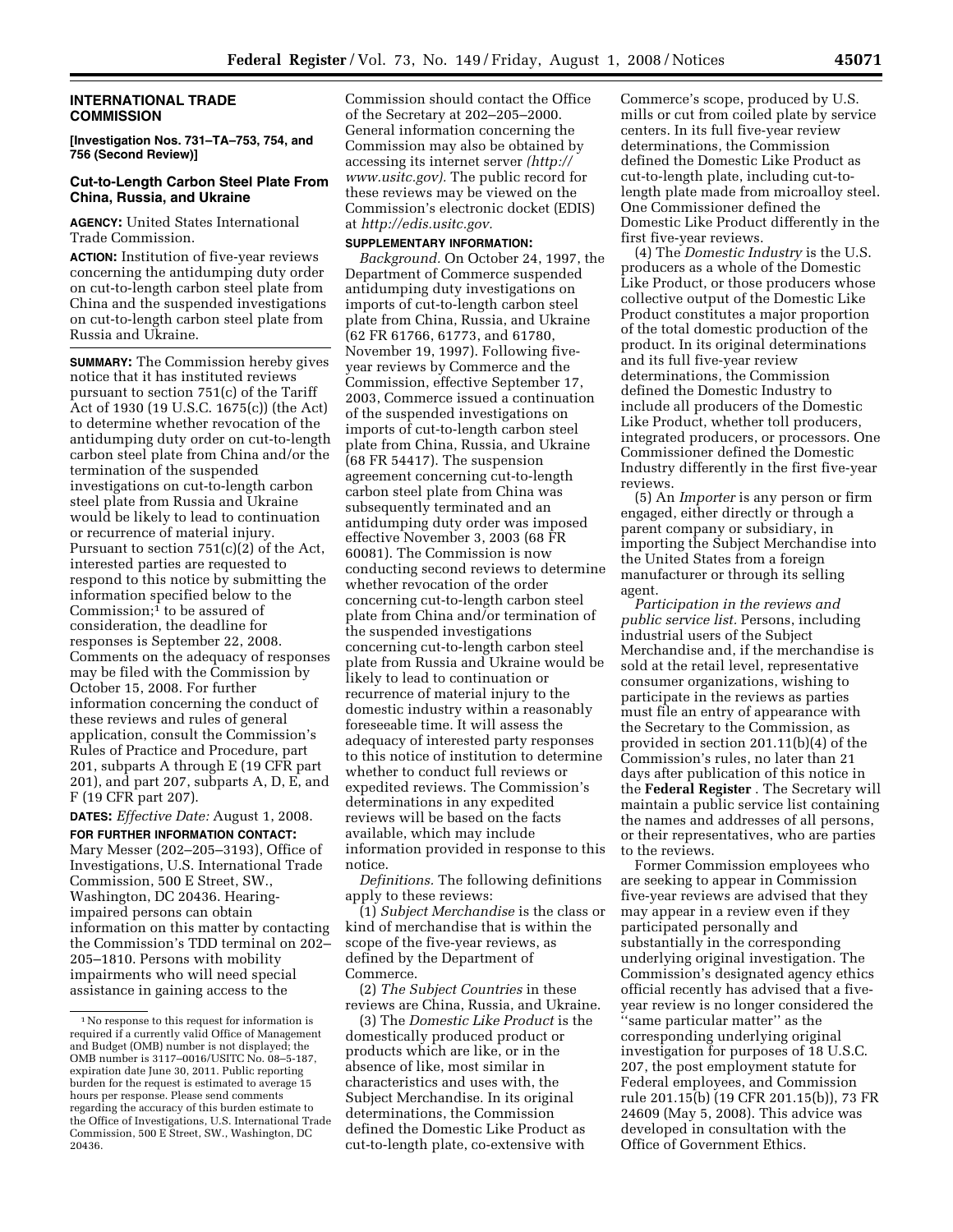Consequently, former employees are no longer required to seek Commission approval to appear in a review under Commission rule 19 CFR 201.15, even if the corresponding underlying original investigation was pending when they were Commission employees. For further ethics advice on this matter, contact Carol McCue Verratti, Deputy Agency Ethics Official, at 202–205– 3088.

*Limited disclosure of business proprietary information (BPI) under an administrative protective order (APO) and APO service list.* Pursuant to section 207.7(a) of the Commission's rules, the Secretary will make BPI submitted in these reviews available to authorized applicants under the APO issued in the reviews, provided that the application is made no later than 21 days after publication of this notice in the **Federal Register**. Authorized applicants must represent interested parties, as defined in 19 U.S.C. 1677(9), who are parties to the reviews. A separate service list will be maintained by the Secretary for those parties authorized to receive BPI under the APO.

*Certification.* Pursuant to section 207.3 of the Commission's rules, any person submitting information to the Commission in connection with these reviews must certify that the information is accurate and complete to the best of the submitter's knowledge. In making the certification, the submitter will be deemed to consent, unless otherwise specified, for the Commission, its employees, and contract personnel to use the information provided in any other reviews or investigations of the same or comparable products which the Commission conducts under Title VII of the Act, or in internal audits and investigations relating to the programs and operations of the Commission pursuant to 5 U.S.C. Appendix 3.

*Written submissions.* Pursuant to section 207.61 of the Commission's rules, each interested party response to this notice must provide the information specified below. The deadline for filing such responses is September 22, 2008. Pursuant to section 207.62(b) of the Commission's rules, eligible parties (as specified in Commission rule 207.62(b)(1)) may also file comments concerning the adequacy of responses to the notice of institution and whether the Commission should conduct expedited or full reviews. The deadline for filing such comments is October 15, 2008. All written submissions must conform with the provisions of sections 201.8 and 207.3 of the Commission's rules and any submissions that contain BPI must also

conform with the requirements of sections 201.6 and 207.7 of the Commission's rules. The Commission's rules do not authorize filing of submissions with the Secretary by facsimile or electronic means, except to the extent permitted by section 201.8 of the Commission's rules, as amended, 67 FR 68036 (November 8, 2002). Also, in accordance with sections 201.16(c) and 207.3 of the Commission's rules, each document filed by a party to the reviews must be served on all other parties to the reviews (as identified by either the public or APO service list as appropriate), and a certificate of service must accompany the document (if you are not a party to the reviews you do not need to serve your response).

*Inability to provide requested information.* Pursuant to section 207.61(c) of the Commission's rules, any interested party that cannot furnish the information requested by this notice in the requested form and manner shall notify the Commission at the earliest possible time, provide a full explanation of why it cannot provide the requested information, and indicate alternative forms in which it can provide equivalent information. If an interested party does not provide this notification (or the Commission finds the explanation provided in the notification inadequate) and fails to provide a complete response to this notice, the Commission may take an adverse inference against the party pursuant to section 776(b) of the Act in making its determinations in the reviews.

*Information to be Provided in Response to this Notice of Institution:* If you are a domestic producer, union/ worker group, or trade/business association; import/export Subject Merchandise from more than one Subject Country; or produce Subject Merchandise in more than one Subject Country, you may file a single response. If you do so, please ensure that your response to each question includes the information requested for each pertinent Subject Country. As used below, the term ''firm'' includes any related firms.

(1) The name and address of your firm or entity (including World Wide Web address if available) and name, telephone number, fax number, and email address of the certifying official.

(2) A statement indicating whether your firm/entity is a U.S. producer of the Domestic Like Product, a U.S. union or worker group, a U.S. importer of the Subject Merchandise, a foreign producer or exporter of the Subject Merchandise, a U.S. or foreign trade or business association, or another interested party (including an explanation). If you are a union/worker group or trade/business

association, identify the firms in which your workers are employed or which are members of your association.

(3) A statement indicating whether your firm/entity is willing to participate in these reviews by providing information requested by the Commission.

(4) A statement of the likely effects of the revocation of the antidumping duty order with respect to China and the termination of the suspended investigations with respect to Russia and Ukraine on the Domestic Industry in general and/or your firm/entity specifically. In your response, please discuss the various factors specified in section 752(a) of the Act (19 U.S.C. 1675a(a)) including the likely volume of subject imports, likely price effects of subject imports, and likely impact of imports of Subject Merchandise on the Domestic Industry.

(5) A list of all known and currently operating U.S. producers of the Domestic Like Product. Identify any known related parties and the nature of the relationship as defined in section 771(4)(B) of the Act (19 U.S.C. 1677(4)(B)).

(6) A list of all known and currently operating U.S. importers of the Subject Merchandise and producers of the Subject Merchandise in each Subject Country that currently export or have exported Subject Merchandise to the United States or other countries after 2002.

(7) If you are a U.S. producer of the Domestic Like Product, provide the following information on your firm's operations on that product during calendar year 2007 (report quantity data in short tons and value data in U.S. dollars, f.o.b. plant). If you are a union/ worker group or trade/business association, provide the information, on an aggregate basis, for the firms in which your workers are employed/ which are members of your association.

(a) Production (quantity) and, if known, an estimate of the percentage of total U.S. production of the Domestic Like Product accounted for by your firm's(s') production;

(b) The quantity and value of U.S. commercial shipments of the Domestic Like Product produced in your U.S. plant(s); and

(c) The quantity and value of U.S. internal consumption/company transfers of the Domestic Like Product produced in your U.S. plant(s).

(8) If you are a U.S. importer or a trade/business association of U.S. importers of the Subject Merchandise from the Subject Country(ies), provide the following information on your firm's(s') operations on that product